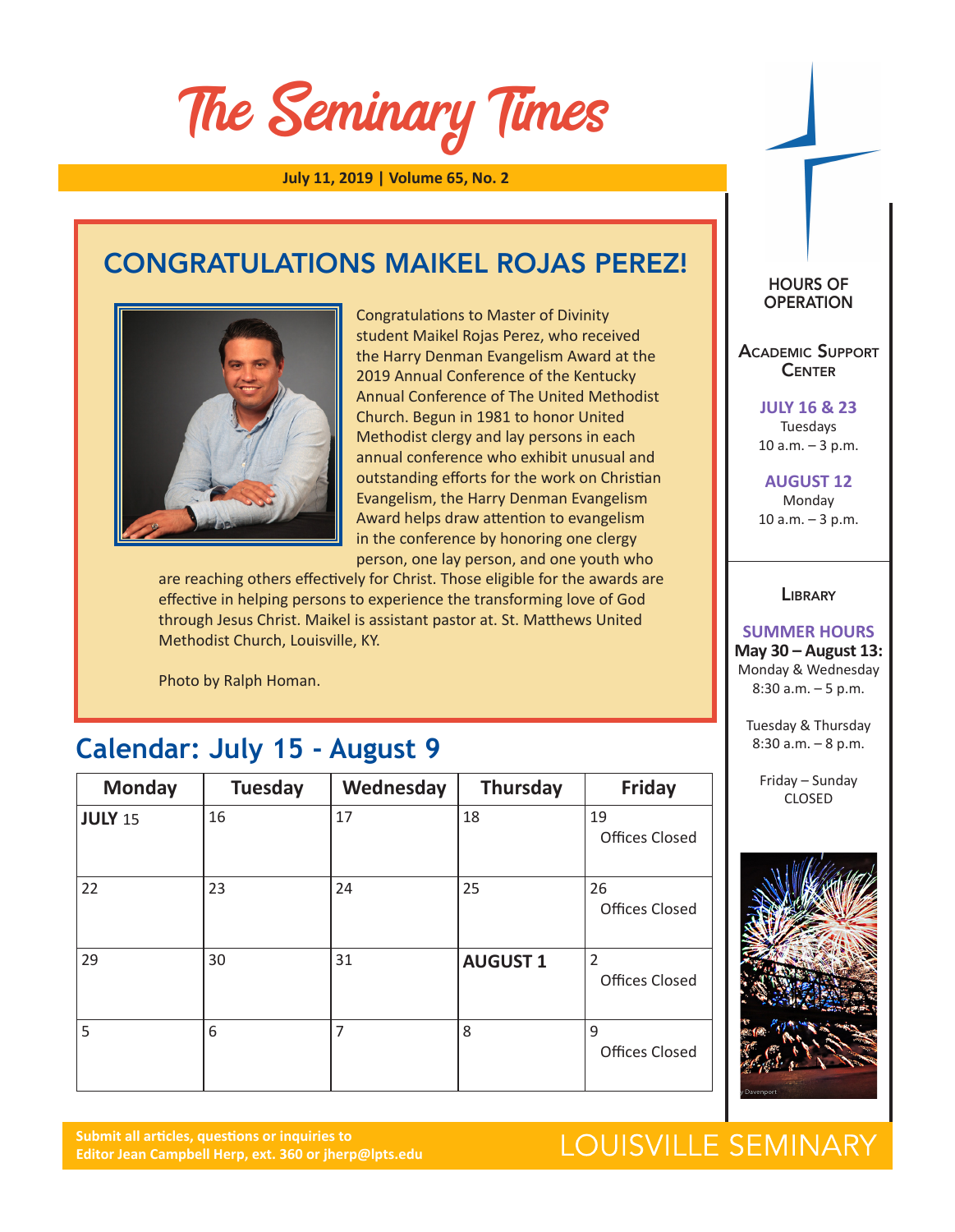**Notes from the** Academic Support Center (ASC) **Schlegel Hall, Room 102**

### **Summer in the Academic Support Center (ASC)**

The ASC is open on TUESDAYS through the summer to support you in your academic endeavors. Drop in (10 a.m.—3 p.m.) or make an appointment: [Calendly.com/bherrintonhodge](https://calendly.com/bherrintonhodge)

### **Writing Tables return to the Academic Support Center (ASC).**



Need to manage your calendar and study schedule?



Need to brush up on reading, writing, or critical thinking skills?



Need to strengthen your studying or writing process?

### **Plan to attend Writing Tables Workshops!**

**Writing Tables** will be offered in the days before classes resume: August 28, 29, 30, September 3 and 4, 10:00 a.m. – noon.

> Additional gatherings will be offered on Thursday afternoons through September. September 5, 12, 19 and 26, 3:00—5:00 p.m.

**Come to one or all of the Writing Tables, depending on your particular needs.** 





**Daily Hours Return on Monday, August 19**

**Monday-Thursday, 10:00 a.m. - 4 p.m.**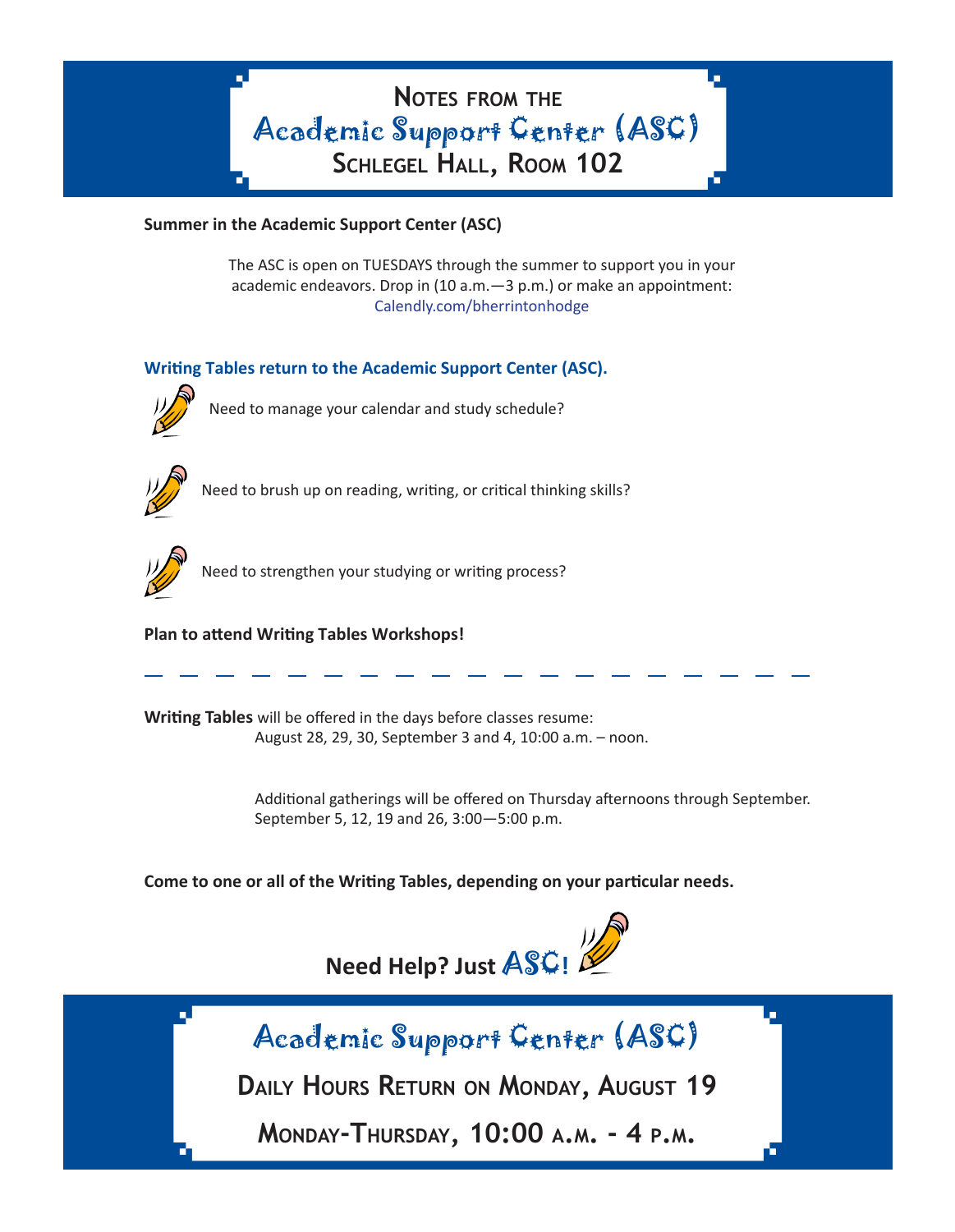## Field Education Information

### **Students in Summer 2019 CPE**

We hope you are having a rewarding time in your CPE experience. This is a friendly reminder that the Field Ed office is to receive a copy of your complete CPE Evaluation—both the supervisor's comments and the student's comments.

Each of you received a form that specifically allows the Field Ed office to forward a copy of your CPE Evaluation to your church judicatory. If you have not already completed one, please do so and return it to the Field Ed office as soon as possible. The form is on the Seminary website in the Field Ed section.

# Campus Safety

Summertime brings with it a large number of new faces to our campus, and along with it occasional concerns about visitors with possibly questionable intent. Ours is a welcoming and friendly place, proudly open to the public and located in one of Louisville's best neighborhoods. Nevertheless, it is always good to be mindful of your surroundings.

First and foremost, if you find yourself in a situation where your personal safety is at risk or if a crime has occurred, (e.g. a car has been broken into--whether locked or unlocked), call the police immediately.

If you are concerned about the activities of a person or group on campus but your safety is not at risk and no crime has been committed, you may contact the Facilities Department, and we will do our best to address the situation. This might simply involve approaching the person or group and asking what their business is on campus. Depending on the situation, we could ask them to leave or, if necessary, contact law enforcement for action.

In non-emergency situations such as these we ask that you not use the Facilities Emergency Telephone, (502) 376.1572, nor attempt to call Securitas, our after-hours security service. Their role is limited to monitoring campus activities and securing buildings, and they are not equipped to respond to phone call requests. Of course, if you see a Securitas employee making the rounds, feel free to share your concern with them.

Common sense measures such as locking your car and apartment and keeping valuables out of sight, combined with being mindful of your surroundings, will go a long way toward maintaining the safety of our already very safe campus.



# Louisville Seminary Counseling Center

Louisville Seminary Counseling Center is seeking an Office Assistant, a 6-7 hours a week, late afternoon/ evening position.

Duties include:

- $\triangleright$  greeting and assisting clients and staff;
- $\triangleright$  maintaining office documentation and space; and
- $\triangleright$  updating and maintaining resource room and catalog.

Qualifications: Must be a current LPTS MDiv or MAR student; office experience helpful. Interested individuals should contact Becky Timerding, Administrative Assistant, at (502) 894.2293 x 0 or by e-mail, btimerding@lpts.edu.

### Louisville Institute

Louisville Institute is seeking an Office Assistant to work 10 hours a week.

Duties include:

- Manage filing system
- Update paperwork, maintain documents and word processing
- Help organize and maintain office common areas
- Assist with social media updates
- Perform general office clerk duties and errands
- Data entry
- Assist office staff as needed

Qualifications: Must be a current LPTS student; office experience helpful. Applicant should contact Jessica Bowman at (502) 894.2297 or by email at jbowman@lpts.edu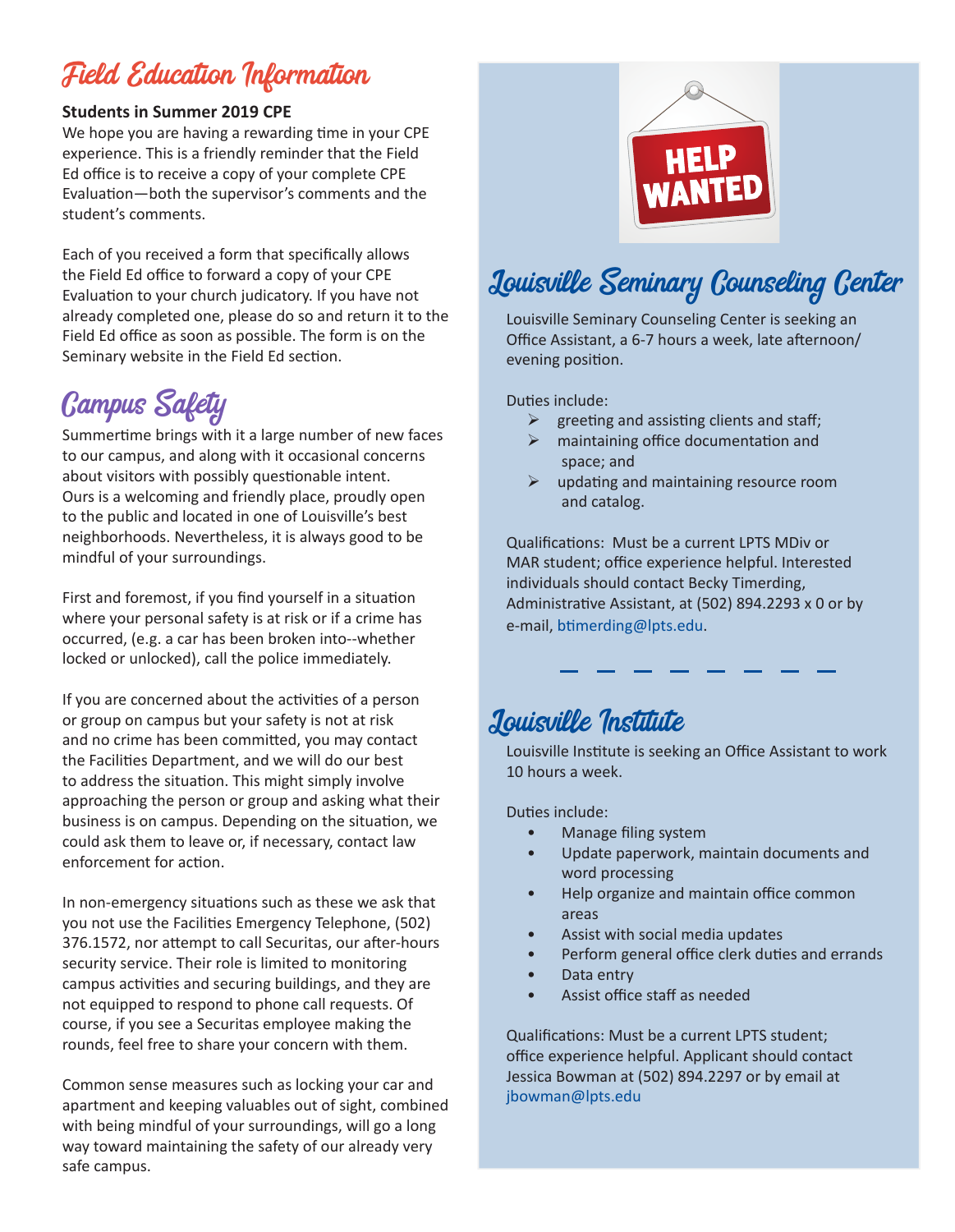

### **CALL FOR NOMINATIONS: 2020 Distinguished Alum Awards 2020 First Decade Award**

Nominations are currently being accepted for the 2020 Louisville Seminary Distinguished Alum Award and the 2020 Louisville Seminary First Decade Award.

#### **[NOMINATE AN ALUM](http://www.lpts.edu/alums-friends/distinguished-alums/nominate-an-alum)**

The Distinguished Alum Award is given to a graduate of Louisville Seminary who has made a lasting impact on the church and society through outstanding professional, volunteer, or philanthropic accomplishments; and/or who has advanced the seminary's mission, thereby enhancing its impact on the church and future generations of students.

The First Decade Award is presented to a recent graduate who has made a significant impact on the church and in her/his community in the first five to nine years of ministry and service.

> **Please submit nominations by THURSDAY, JULY 25, 2019.**

> > **[READ THE NEWSBRIEF.](http://www.lpts.edu/about/news/2019/06/13/call-for-nominations-distinguished-alum-awards)**

#### **PRESIDENTIAL INAUGURATION HIGHLIGHTS**

On April 26, 2019, the Rev. Dr. Alton B. Pollard, III was formally installed as Louisville Presbyterian Theological Seminary's tenth president.

In the days leading up to the installation ceremony, Louisville Seminary hosted a series of events that celebrate the unconditional and everlasting love that God has for all people of every creed, color, gender, sexual orientation, and circumstance.

And so the Louisville Seminary Community accepts the invitation, the challenges, and the rewards of emphasizing "Whosoever: A Divine Invitation" as the foundation for engaging the world and building bridges between God and humanity.

#### **[SEE THE INAUGURATION HIGHLIGHTS.](http://www.lpts.edu/president/inauguration)**



### **2019 COMMENCEMENT & BACCALAUREATE HIGHLIGHTS**

ı

ı

On Sunday, May 19, 2019, Louisville Presbyterian Theological Seminary held its Commencement exercises for the 165th graduating class. This year the seminary conferred Master of Divinity degrees on 17 students, Master of Arts in Marriage and Family Therapy degrees on six students, Master of Arts (Religion) degrees on two students, and Doctor of Ministry degrees on ten students. Additionally, six students received a Certificate in Black Church Studies, three students received a Diploma in Pastoral Studies, and one student received a Certificate in Educational Ministry.

#### **[SEE THE GRADUATION HIGHLIGHTS.](http://www.lpts.edu/about/news/2019/06/19/2019-commencement-and-baccalaureate-highlights)**



### NEW LEGACY CAFÉ

MONDAY - FRIDAY 8 a.m. - 2 p.m.